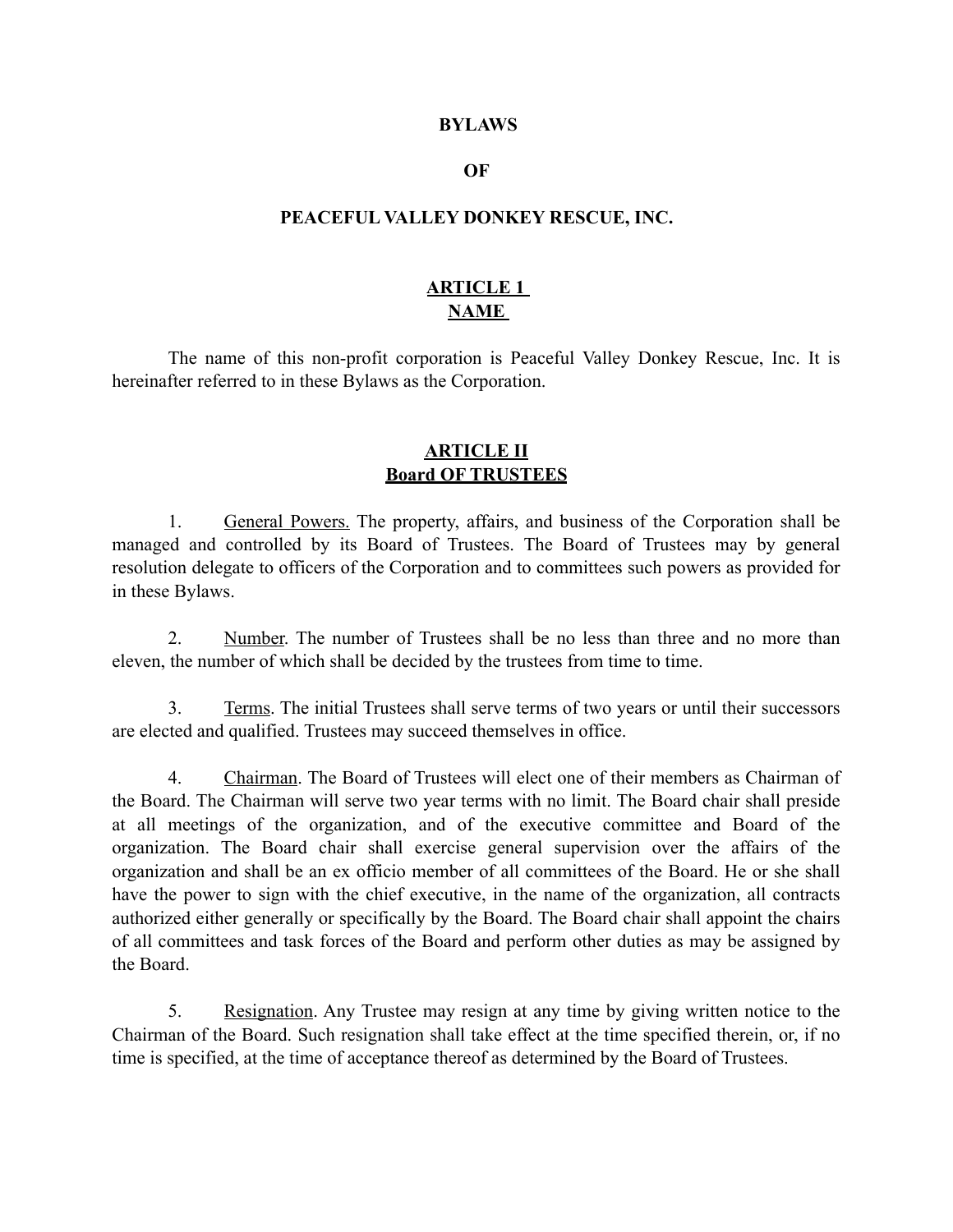6. Removal. The vote of a majority of the number of the Trustees established by these bylaws shall be required to remove a Trustee from office prior to the expiration of the term for which that Trustee has been elected. A two thirds majority is required to remove the Board Chairman from his office.

 7. Vacancies. Vacancies among the Trustees, whether caused by resignation, death, removal, or expiration of a term, may be filled by the remaining Trustees at any regular or special meeting.

 8. Meetings. (a) The Board of Trustees shall convene, in person, on or about the first weekend of June and December of each year. The Board of Trustees may provide by resolution the time and place, whether within or without the State of California, for the holding of additional regular meetings of the Board.

 (b) Special meetings of the Board of Trustees may be called by the Chairman or the Executive Director, or by a majority of the voting Trustees then in office, who may fix any place, whether within or without the State of California, as the place for holding any special meeting, or by conference call or by any digital means.

9. Notice. Notice of any special meeting of the Board of Trustees shall be given at least seven days previous thereto by written notice delivered personally or sent by mail or emailed to each Trustee at his address as shown by the records of the Corporation. If mailed, such notice shall be deemed to be delivered when deposited in the United States mail in a sealed envelope so addressed, with postage thereon prepaid. Any Trustee may waive notice of any meeting. The attendance of a Trustee at any meeting shall constitute a waiver of notice of such meeting, except where a trustee attends a meeting for the express purpose of objecting to the transaction of any business because the meeting is not lawfully called or convened. Neither the business to be transacted at, nor the purpose of, any regular or special meeting of the Board of Trustees need be specified in the notice or waiver of notice of such meeting, unless specifically required by law or by these Bylaws.

 10. Quorum. The presence in person of sixty percent (60%) of the Board of Trustees shall constitute a quorum for the transaction of business at any meeting of the Board; but if less than a quorum of the Trustees are present in person at said meeting, a majority of the Trustees present may adjourn the meeting from time to time without further notice.

 11. Manner of Acting. The act of a majority of the Trustees present at a meeting at which a quorum is present shall be the act of the Board of Trustees, unless the act of a greater number is required by law or by these Bylaws. Trustees may attend a meeting by telephonic or digital equipment by means of which all persons participating in the meeting can hear/read each other. Each Trustee and each Officer/Trustee shall have one vote. Votes may be made in advance and given by proxy to the Chairman if said Trustee is given the opportunity to review all matters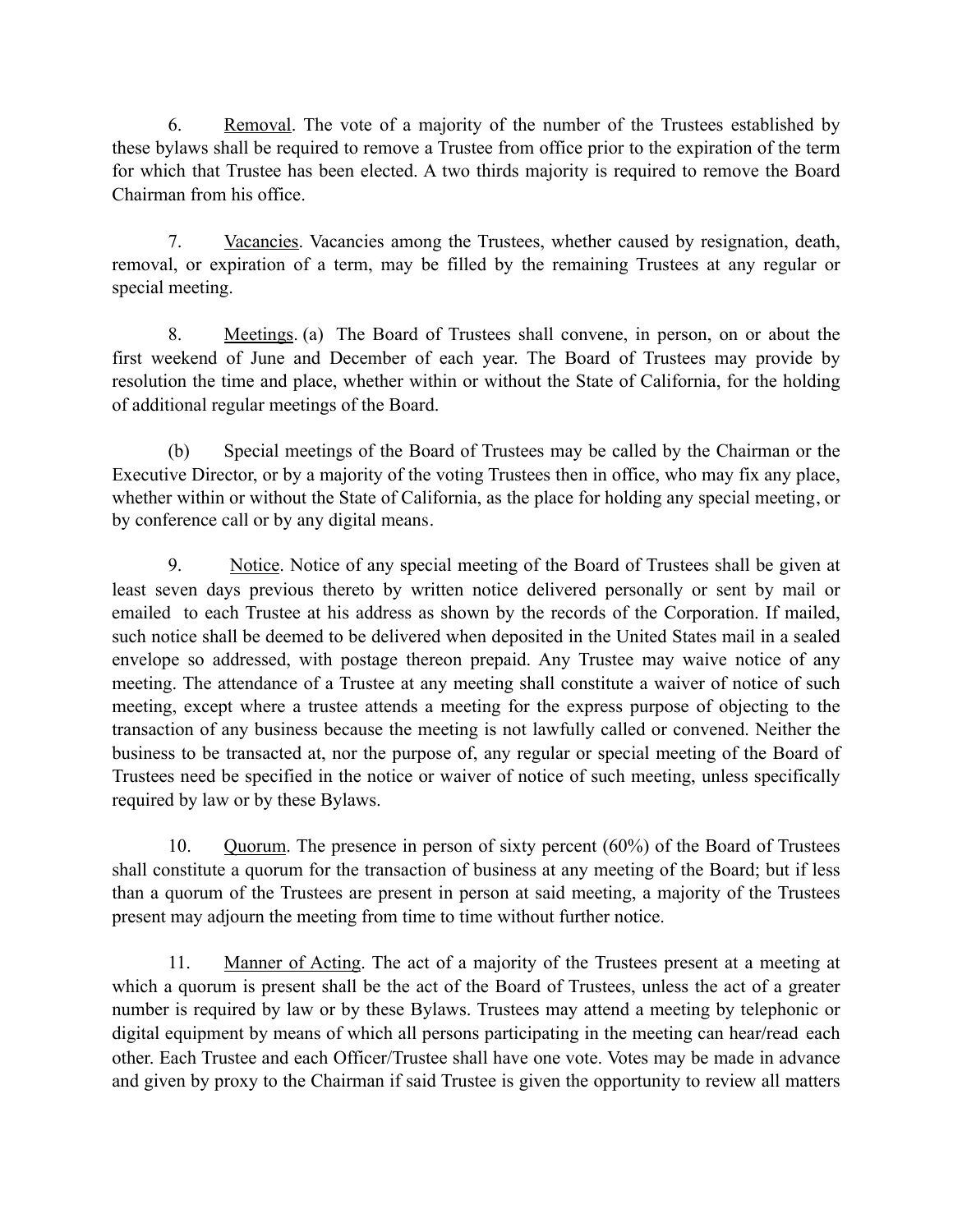that are to be presented for a vote. Said Trustee's proxy vote is only valid for those items presented before the meeting.

 12. Informal Action. Any action required by law to be taken at a meeting of Trustees, or any action that may be taken at a meeting of Trustees, may be taken without a meeting if a consent in writing, setting forth the action so taken, shall be signed by all of the Trustees. 3

13. Compensation. Trustees shall not receive any stated salaries for their services as such, but by resolution of the Board of Trustees expenses of attendance may be allowed for attendance at each regular or special meeting of the Board.

14. Composition. The Executive Director, Vice President, Secretary, and Treasurer shall each have one vote as is equal to the Board of Trustees. All trustees and officers shall be elected by the Board of Trustees at the annual meeting. At least one of the Trustees elected shall be a resident of the State of California and a citizen of the United States. Fifty One Percent (51%) of the Board must be comprised of non-compensated Trustees, this majority may not be filled with spouses, parents, children or siblings of compensated employees.

# **ARTICLE III OFFICERS**

1. Officers. The officers of the Corporation shall be an Executive Director (CEO), Vice Executive Director, a Secretary, a Treasurer (CFO), and such other officers as may be elected in accordance with other provisions of this Article. The Board of Trustees may elect such other officers or agents, including one or more Assistant Secretaries, and one or more Assistant Treasurers, as it shall deem desirable, and such officers shall have the authority and perform the duties prescribed from time to time by the Board of Trustees. Any two or more offices may be held by the same person, except the offices of Executive Director, Treasurer and Secretary.

 2. Selection. The officers of the Corporation shall be elected biennially by the Board of Trustees at the regular meeting of the Board. If the election of these officers shall not be held at such meeting, such election shall be held as soon thereafter as convenient. New offices may be created and filled at any meeting of the Board of Trustees. Each officer shall hold office until his successor shall have been duly elected and shall have qualified.

 3. Removal. Any officer, except for the Executive Director, elected or appointed by the Board of Trustees may be removed by the Board whenever in its judgment the best interests of the Corporation would be served thereby, but such removal shall be without prejudice to the contract rights, if any, of the officer so removed.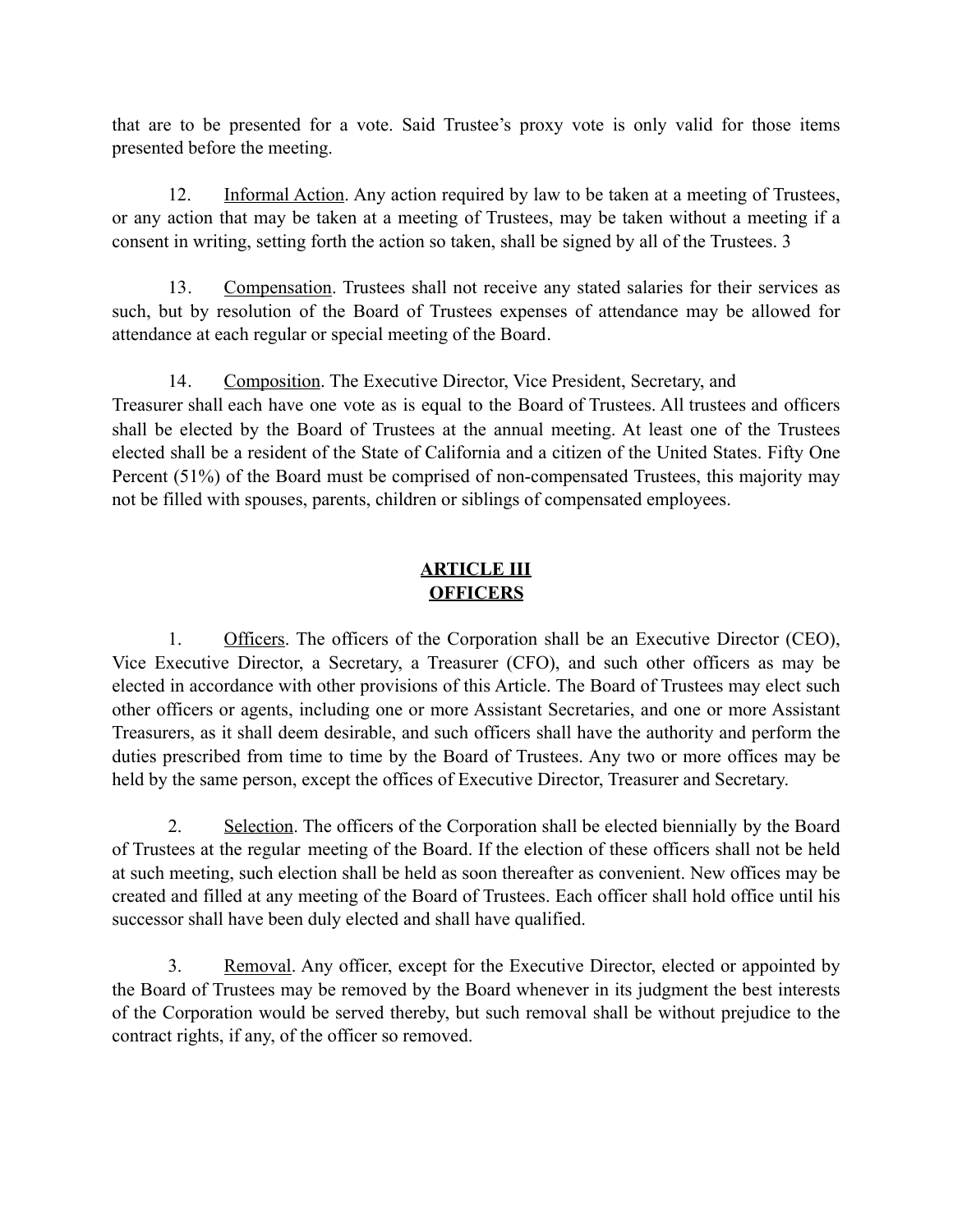4. Vacancy. A vacancy in any office because of death, resignation, removal, disqualification, or otherwise, may be filled by the Board of Trustees for the unexpired portion of the term.

 5. Executive Director (Chief Executive Officer). The Executive Director shall be the principal executive officer of the Corporation and shall exercise general supervision over the affairs of the Corporation, its officers, and personnel, consistent with policies established by the Board of Trustees. The Executive Director may sign any deeds, mortgages, bonds, contracts, or other instruments, except in cases where the signing and execution thereof shall be expressly delegated by the Board of Trustees or by these Bylaws or by statute to some other officer or agent of the Corporation; and in general shall perform all duties incident to the office of the Executive Director and such other duties as may be prescribed by the Board of Trustees. The Executive Director may authorize and approve expenditures and take such other steps he or she shall deem necessary to advance the purposes of the Corporation, provided such steps do not exceed the scope of authority granted him by the Board of Trustees.

 6. Vice President. The Vice President shall perform such duties as may be assigned by the Executive Director or the Board of Trustees.

 7. Treasurer (Chief Financial Officer). The Treasurer shall have charge and custody of and be responsible for all funds and securities of the corporation; receive and give receipts for monies due and payable to the Corporation from any source whatsoever and deposit all such monies in the name of the Corporation in such banks, trust companies, or other depositories as shall be selected in accordance with the provisions of Article VII of these Bylaws; and in general perform all the duties incident to the office of Treasurer and such other duties as from time to time may be assigned by the Executive Director or by the Board of Trustees. The Treasurer shall be responsible for the administration and oversight of the Corporation's financial records, initiation of an annual audit, compliance with statutory reporting requirements, tax returns, and tax payments. If required by the Board of Trustees, the Treasurer shall give a bond for the faithful discharge of his or her duties in such sum and with such surety or sureties as the Board of Trustees shall determine. The Treasurer shall cause to be deposited in a regular business bank or trust company. The Executive Director shall have the sole authority to sign checks unless otherwise agreed to by the Board of Trustees.

8. Secretary. The Secretary shall keep the minutes of the meetings of the Board of Trustees and shall oversee the keeping, preparation, and filing of all other records required by law or by the policies of the Board; be custodian of the corporate records and of the seal of the Corporation and see that the seal of the Corporation is affixed to all documents, the execution of which on behalf of the Corporation under its seal is duly authorized in accordance with the provisions of these Bylaws; keep a register of the post office address of each Trustee which shall be furnished to the Secretary by such Trustee; and in general perform all duties incident to the office of Secretary and such other duties as from time to time may be assigned by the Executive Director or by the Board of Trustees.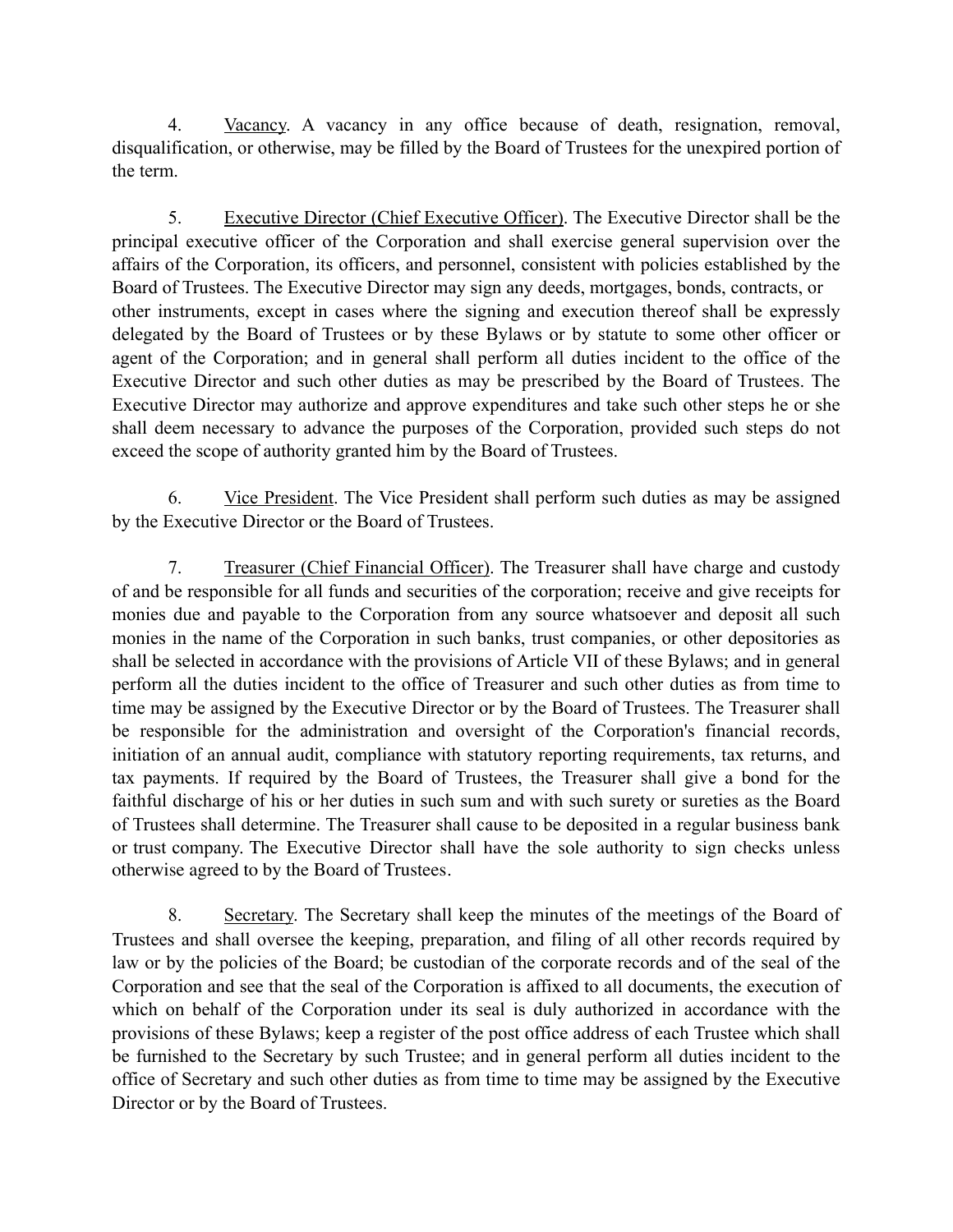9. Assistant Treasurers and Secretaries. The Assistant Treasurers and Assistant Secretaries, in general, shall perform such duties as shall be assigned to them by the Treasurer or the Secretary or by the Executive Director or the Board of Trustees. If required by the Board of Trustees, the Assistant Treasurers shall give bonds for the faithful discharge of their duties in such sums and with such sureties as the Board of Trustees shall determine.

 10. Paid Officers**.** The Board of Trustees will confirm the employment of the paid officers. Paid officers will be paid a salary as determined by the compensation committee.

### **ARTICLE IV COMMITTEES**

 1. Authority. (a) The Board of Trustees, by resolution adopted by a majority of the Trustees in office, may designate and appoint one or more committees of its members, each of which shall consist of two or more persons, which committees, to the extent provided in said resolution, shall have and exercise the authority of the Board of Trustees in the management of the Corporation; provided, however, that no such committee shall have the authority of the Board of Trustees in reference to amending, altering or repealing the Bylaws; electing, appointing or removing any member of any such committee or any Trustee or officer of the Corporation; amending the Articles of Incorporation; adopting a plan of merger or adopting a plan of consolidation with another corporation; authorizing the sale, lease, exchange or mortgage of all or substantially all of the property and assets of the Corporation; authorizing the voluntary dissolution of the Corporation or revoking proceedings therefore; adopting a plan for the distribution of the assets of the Corporation; or amending, altering, or repealing any resolution of the Board of Trustees which by its terms provides that it shall not be amended, altered, or repealed by such committee. The designation and appointment of any such committee and the delegation thereto of authority shall not operate to relieve the Board of Trustees or any individual Trustee of any responsibility imposed upon it or him by law.

 (b) Other committees not having and exercising the authority of the Board of Trustees in the management of the Corporation may be designated and appointed by resolution adopted by a majority of the Trustees at a meeting at which a quorum is present, or by the Chairman as authorized by a like resolution of the Board. Membership on such committees need not be limited to Trustees.

 2. Term. Each member of a committee shall continue for a period of one year as such until the next annual meeting of the Trustees of the Corporation and until his successor is appointed, unless the committee shall be sooner terminated, or unless such member be removed from such committee, or unless such member shall cease to qualify as a member thereof.

 3. Chairman. One member of each committee shall be appointed chairman by the person or persons authorized to appoint the members thereof.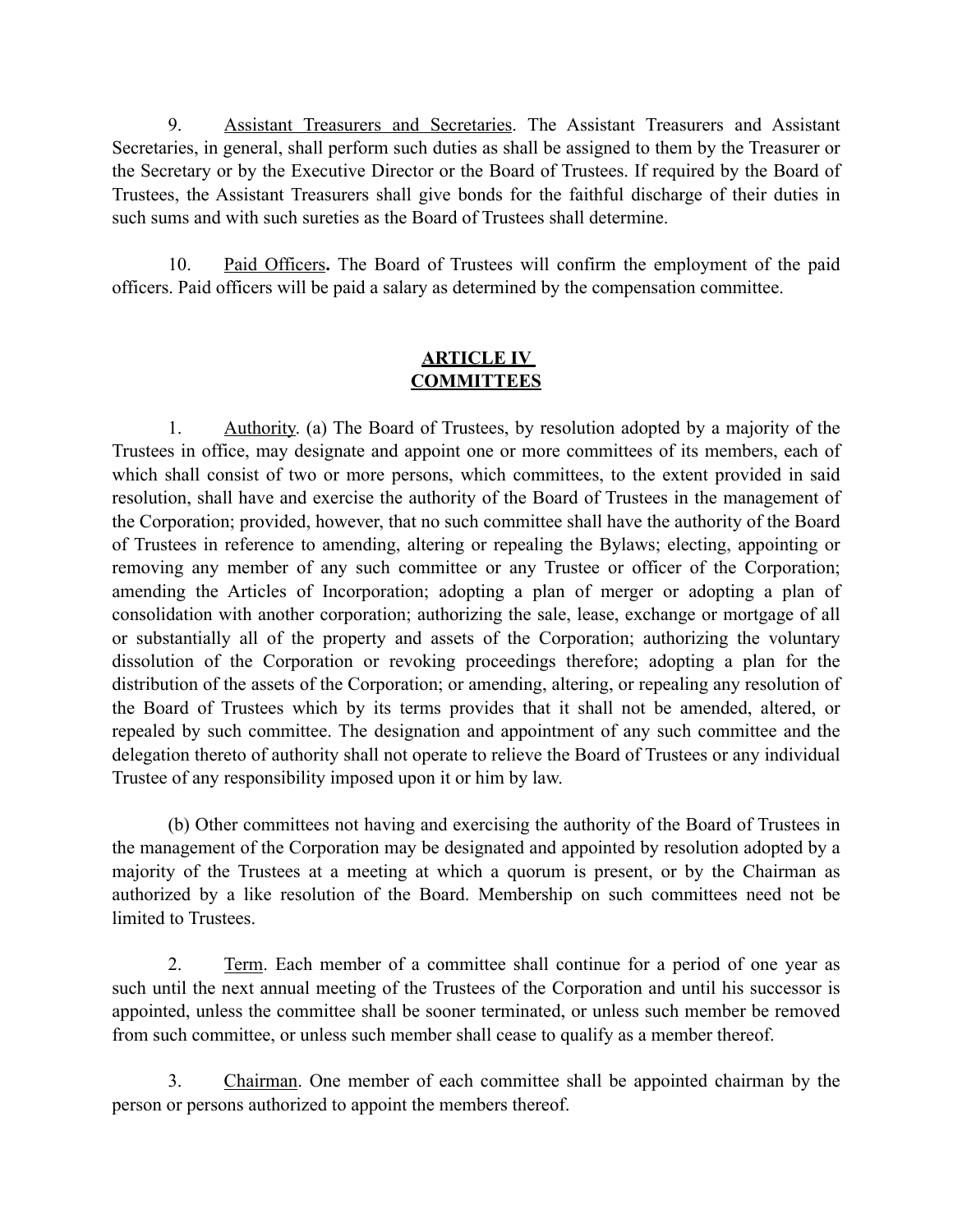4. Vacancies. Vacancies in the membership of any committee may be filled by appointments made in the same manner as provided in the case of the original appointments.

 5. Manner of Acting. Unless otherwise provided in the resolution of the Board of Trustees designating a committee, a majority of the whole committee shall constitute a quorum and the act of a majority of the members present at a meeting at which a quorum is present shall be the act of the committee. Each committee may adopt rules for its own governance not inconsistent with these Bylaws or with rules adopted by the Board of Trustees.

 6. Permanent Committees. Permanent committees shall be a Finance Committee, a Volunteer Committee, an Event Committee, a Fraud Committee and a Compensation Committee, and the purposes of each shall be determined by the Board of Trustees.

## **ARTICLE V CONTRACTS, CHECKS, DEPOSITS, FUNDS AND SALARIES**

1. Contracts. The Board of Trustees may authorize any officer or officers, agent, or agents of the Corporation in addition to the officers so authorized by these Bylaws, to enter into any contract or execute and deliver any instrument in the name of and on behalf of the Corporation and such authority may be general or confined to specific instances.

 2. Checks. All checks, drafts, or orders for the payment of money, notes, or other evidences of indebtedness issued in the name of the Corporation, shall be signed by such officer or officers, agent, or agents of the Corporation and in such manner as shall from time to time be determined by resolution of the Board of Trustees. In the absence of such determination by the Board of Trustees, such instruments shall be issued by the Treasurer or an Assistant Treasurer and signed by the Executive Director of the Corporation.

 3. Deposits. All funds of the Corporation shall be deposited from time to time to the credit of the Corporation in such banks, trust companies, or other depositories as the Board of Trustees may select.

 4. Funds. The Board of Trustees may accept on behalf of the Corporation any contribution, gift, bequest, or devise for the general purposes or for any special purpose of the Corporation.

 5. Salaries. The Board of Trustees shall hire and fix the compensation of all Officers. Staff salaries shall be fixed by mutual agreement of the Executive Director and the Chief Financial Officer which they in their discretion may determine to be necessary for the conduct of the business of the organization. Staff compensation will be reviewed by the Compensation Committee annually.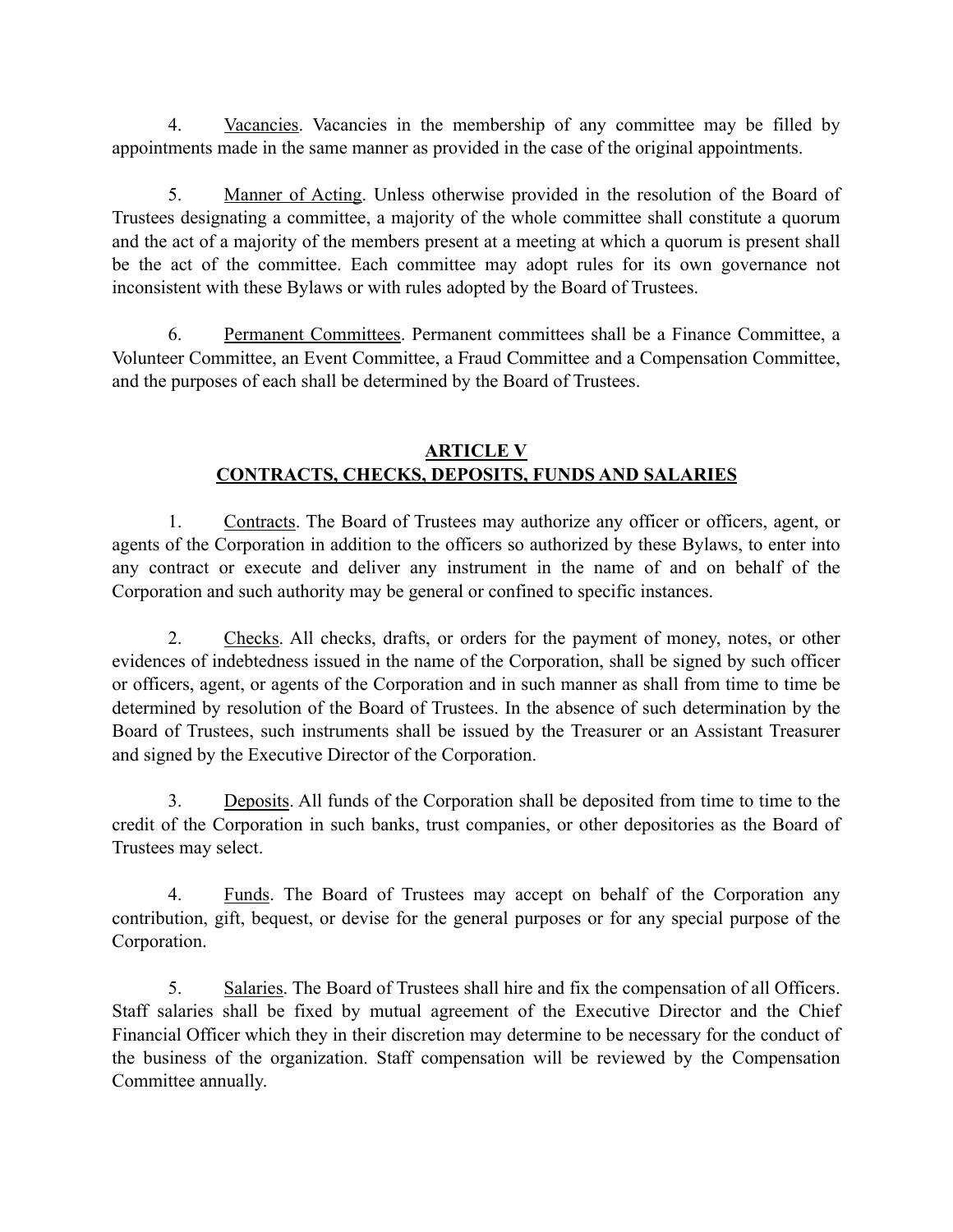#### **ARTICLE VI BOOKS AND RECORDS**

The Corporation shall keep correct and complete books and records of account and shall also keep minutes of the proceedings of its Board of Trustees and committees having any of the authority of the Board of Trustees.

#### **ARTICLE VII FISCAL YEAR**

The fiscal year of the Corporation shall begin on the first day of January and end on the last day of December. 7

### **ARTICLE VIII SEAL**

 The seal of the corporation shall be round with the name of the organization around its perimeter. The original date of incorporation will lie in its center.

### **ARTICLE IX INDEMNIFICATION**

 Any present or former Trustee, officer, employee, or agent of the Chapter, or other such persons so designated in the discretion of the Board of Trustees, or the legal representative of such person, shall be indemnified (including advances against expenses) by the Chapter against all judgments, fines, settlements, and other reasonable costs, expenses, and counsel fees paid or incurred in connection with any action, suit, or proceeding to which any such person or his legal representative may be made a party by reason of his being or having been such a Trustee, officer, employee, or agent, to the extent authorized by the Board of Trustees. No indemnification or advance against expenses shall be approved by the Board or paid by the Chapter until after receipt from legal counsel of an opinion concerning the legality of the proposed indemnification or advance.

### **ARTICLE X PROCEDURE**